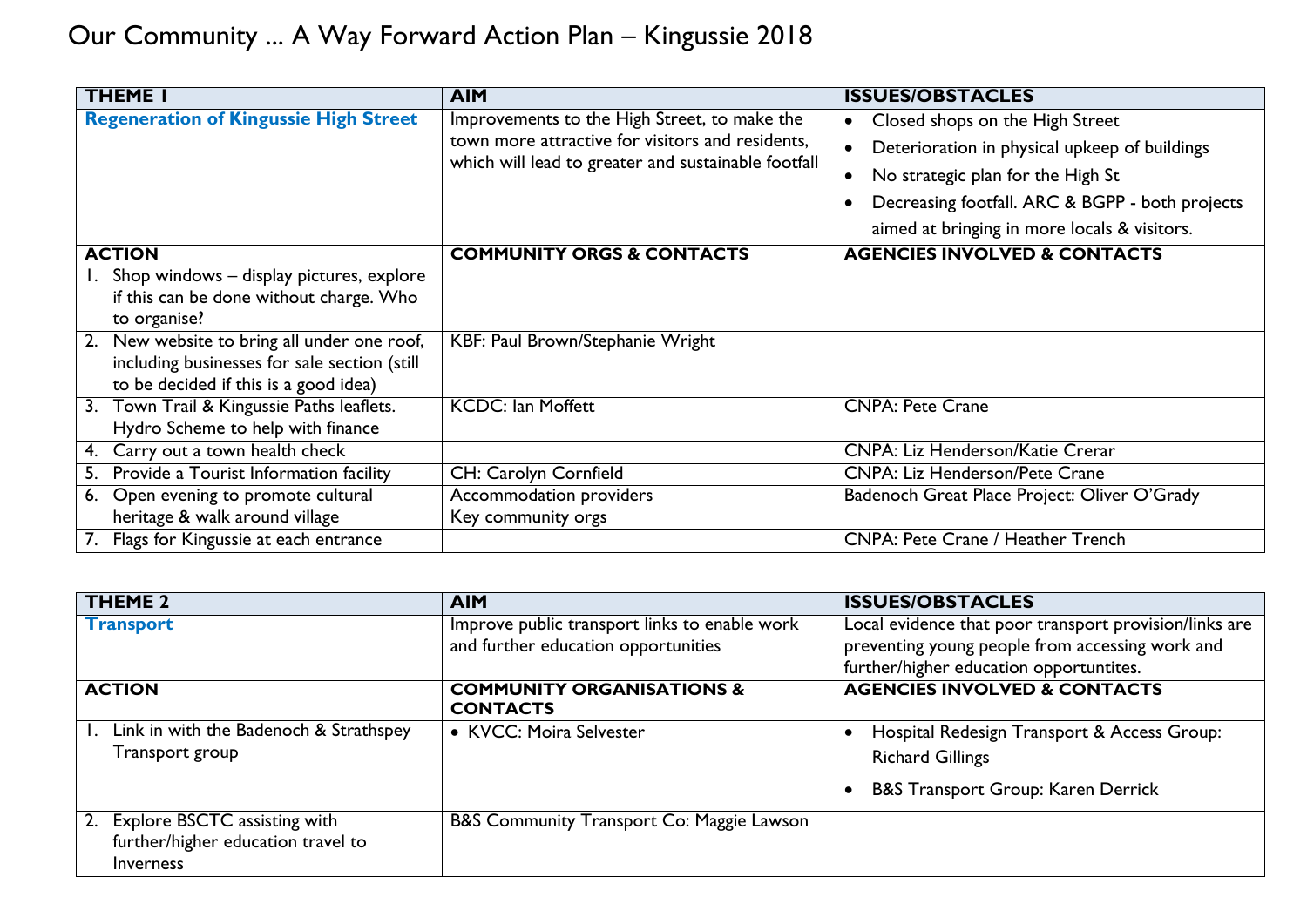| <b>THEME 3</b>                                                                                           | <b>AIM</b>                                                                                                         | <b>ISSUES/OBSTACLES</b>                                                                                                                                                                                                                   |
|----------------------------------------------------------------------------------------------------------|--------------------------------------------------------------------------------------------------------------------|-------------------------------------------------------------------------------------------------------------------------------------------------------------------------------------------------------------------------------------------|
| <b>Housing</b>                                                                                           | To achieve more affordable housing for families<br>and young people to enable them to remain in<br>the local area. | 23 new houses to be built in Spring 2019 (Albyn,<br>$\bullet$<br>HC & Munro)<br>Need for social / mid-market rent<br>Design - housing needs to be appropriate and<br>include provision for single people (fewer rooms<br>but not smaller) |
| <b>ACTION</b>                                                                                            | <b>COMMUNITY ORGANISATIONS &amp;</b><br><b>CONTACTS</b>                                                            | <b>AGENCIES INVOLVED &amp; CONTACTS</b>                                                                                                                                                                                                   |
| Organise a community meeting to explore<br>the scope and appetite for a community-<br>led housing scheme | • KVCC: Moira Selvester<br>• KCDC: Ian Moffett                                                                     | <b>CNPA: Liz Henderson</b><br><b>HSCHT: Ronnie Macrae/Susan Hunter</b><br>Landowners<br><b>VABS: Karen Derrick</b>                                                                                                                        |
| Put KVCC in touch with Boat CC for<br>mentoring                                                          | <b>KVCC</b>                                                                                                        | <b>VABS: Karen Derrick</b>                                                                                                                                                                                                                |
| Carry out a housing needs assessment to<br>3.<br>determine levels of housing need                        | <b>KVCC</b>                                                                                                        | <b>HSCHT: Susan Hunter</b>                                                                                                                                                                                                                |

| <b>THEME 4</b>                              | <b>AIM</b>                                      | <b>ISSUES/OBSTACLES</b>                 |
|---------------------------------------------|-------------------------------------------------|-----------------------------------------|
| <b>Floral hanging baskets on Kingussie</b>  | Find a group who can take on the responsibility | Watering throughout summer              |
| <b>High Street</b>                          | to prepare and manage the hanging baskets on    |                                         |
|                                             | the High Street                                 |                                         |
| <b>ACTION</b>                               | <b>COMMUNITY ORGANISATIONS &amp;</b>            | <b>AGENCIES INVOLVED &amp; CONTACTS</b> |
|                                             | <b>CONTACTS</b>                                 |                                         |
| Establish contact with KHS horticulture     | <b>KHS: Ailith Stewart</b>                      |                                         |
| group re possibility of them taking on this | <b>KVCC: Janet Kinnaird</b>                     |                                         |
| annual initiative                           | Other organisations to explore:                 |                                         |
|                                             | St Vincents Therapy Garden - Mary Stewart       |                                         |
|                                             | Badenoch Gardening Club - Kingussie             |                                         |
|                                             | resident                                        |                                         |
|                                             | Roots & Shoots - Rachel Avery                   |                                         |
|                                             | Caberfeidh Horizons - Carolyn Cornfield         |                                         |
| 2. Explore Tesco Bags for Help funding      |                                                 | <b>VABS: Mairi Brown</b>                |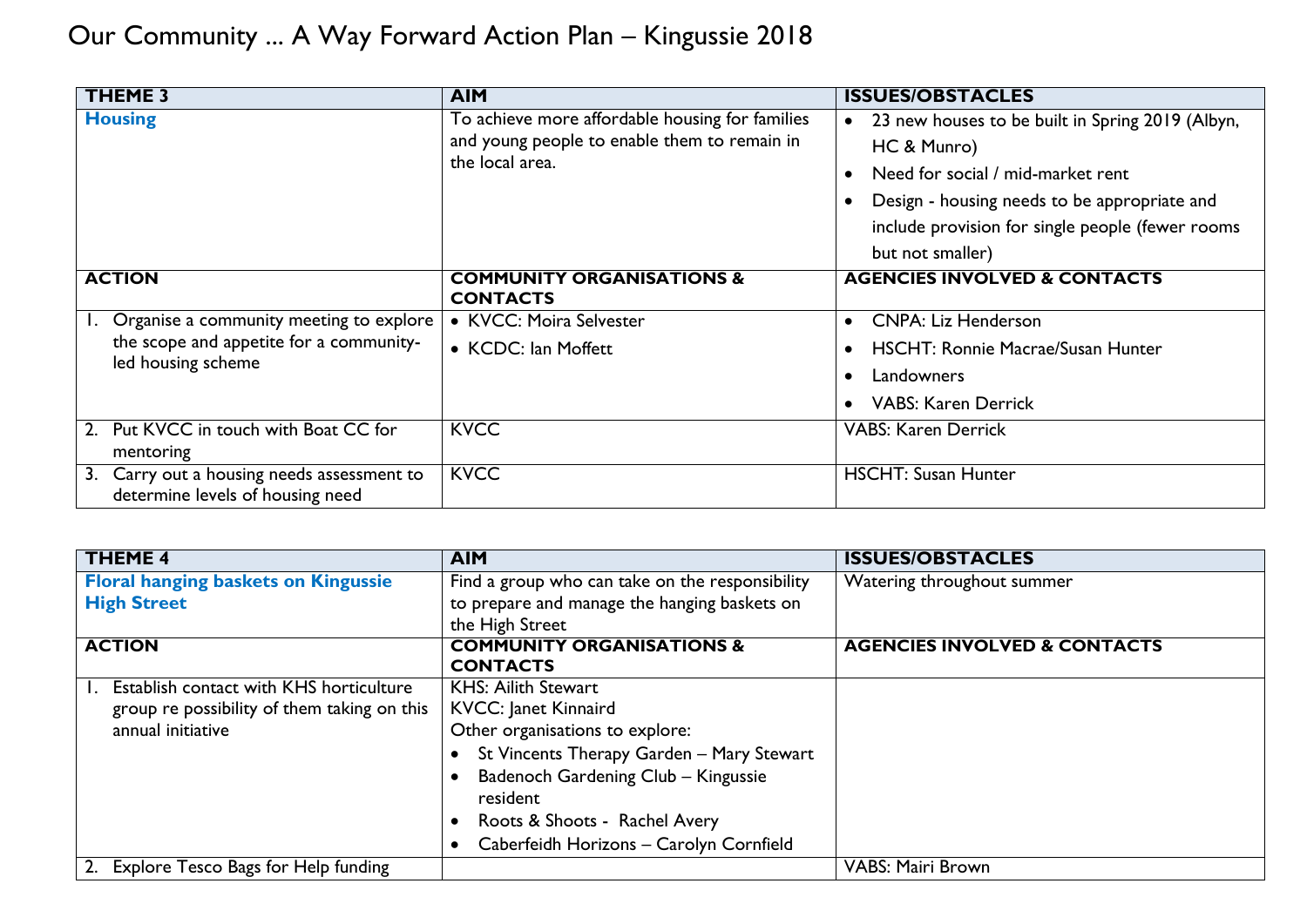| <b>THEME 5</b>                                                                                                                                                   | <b>AIM</b>                                                                     | <b>ISSUES/OBSTACLES</b>                                                                                                                                                                                                                                 |
|------------------------------------------------------------------------------------------------------------------------------------------------------------------|--------------------------------------------------------------------------------|---------------------------------------------------------------------------------------------------------------------------------------------------------------------------------------------------------------------------------------------------------|
| <b>Pump track / Bike skills park</b>                                                                                                                             | Explore the feasibility of having a skate park or<br>pump park in Kingussie    | Pump track equipment at KHS - who does it<br>$\bullet$<br>belong to? How can it be accessed, insurance etc<br>Where is best place for a new pump track/Skate<br>$\bullet$<br>park. What has already been explored?<br>Availability of land<br>$\bullet$ |
| <b>ACTION</b>                                                                                                                                                    | <b>COMMUNITY ORGANISATIONS &amp;</b><br><b>CONTACTS</b>                        | <b>AGENCIES INVOLVED &amp; CONTACTS</b>                                                                                                                                                                                                                 |
| Consult with young people to find out<br>what they really want                                                                                                   | Cycle Friendly Kingussie: Bob Kinnaird<br>Ethan & Anna Chiesa (son and mother) |                                                                                                                                                                                                                                                         |
| John Robertson to contact Anna Chiesa &<br>Bob Kinnaird re: feasibility of creating a<br>skate park in Kingussie                                                 |                                                                                |                                                                                                                                                                                                                                                         |
| Liaise with CFK, Bob Kinnaird on several<br>3.<br>cycling related issues: existing equipment<br>in school; CFK website & finance updates<br>on issues 6&7 below. |                                                                                |                                                                                                                                                                                                                                                         |

| <b>THEME 6</b>                                 | <b>AIM</b>                                              | <b>ISSUES/OBSTACLES</b>                 |
|------------------------------------------------|---------------------------------------------------------|-----------------------------------------|
| <b>Improve cycle paths / footpaths</b>         | To ensure that paths in and around Kingussie are        | Lack of funding                         |
|                                                | well used and maintained                                | Planning                                |
|                                                |                                                         |                                         |
| <b>ACTION</b>                                  | <b>COMMUNITY ORGANISATIONS &amp;</b><br><b>CONTACTS</b> | <b>AGENCIES INVOLVED &amp; CONTACTS</b> |
| Look at the network of paths in the town and   | <b>KVCC: Moira Selvester</b>                            | <b>CNPA: Mike Dennison</b>              |
| surrounding area to ensure physical links and  |                                                         | Sustrans: Anna?                         |
| good signage                                   |                                                         |                                         |
| Develop a maintenance schedule to ensure paths |                                                         |                                         |
| continue to be well used                       |                                                         |                                         |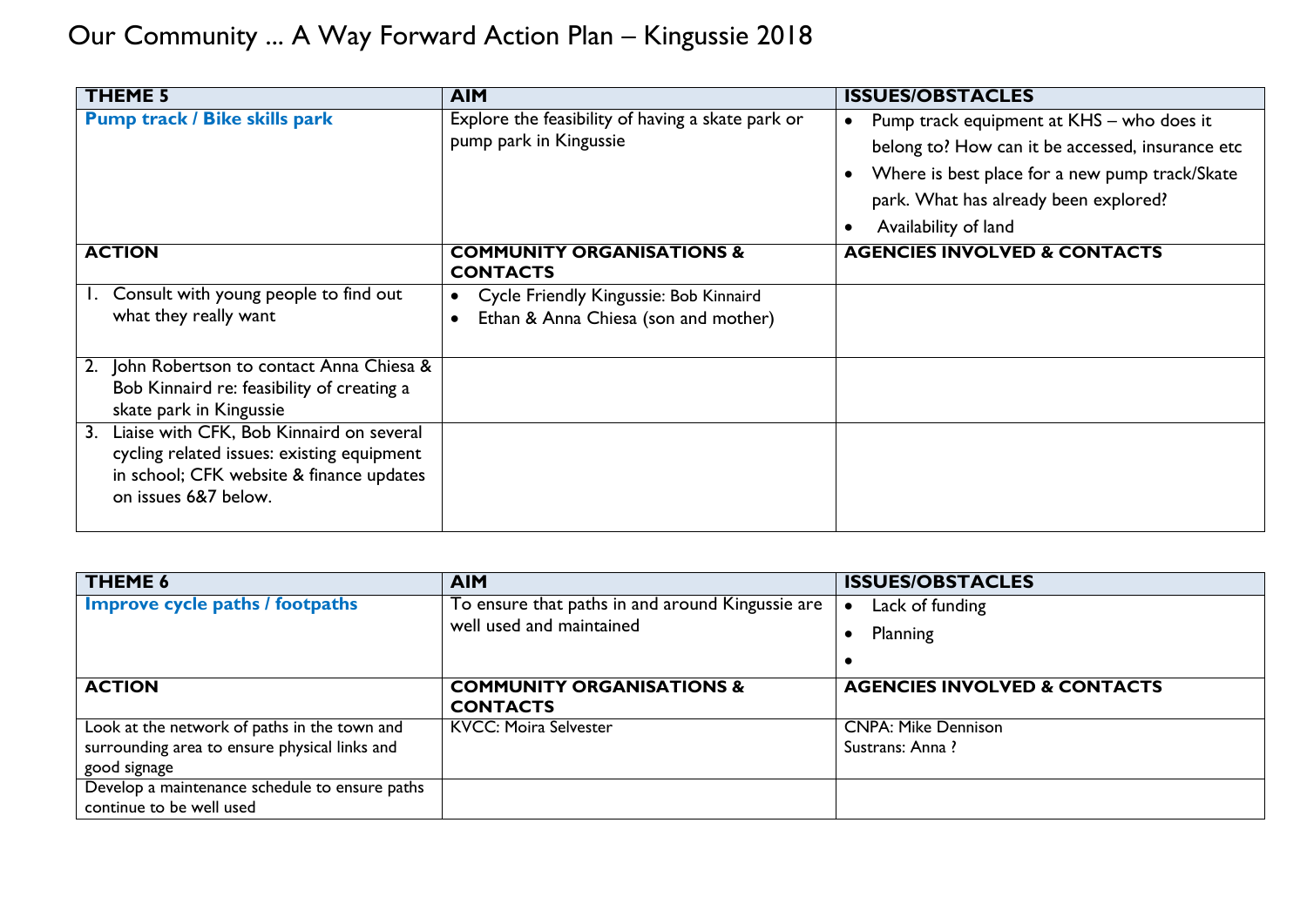| <b>THEME 7</b>                          | <b>AIM</b>                                   | <b>ISSUES/OBSTACLES</b>                        |
|-----------------------------------------|----------------------------------------------|------------------------------------------------|
| <b>Congestion in the High Street</b>    | Improve traffic flow/parking issues/disabled | Getting balance right for parking and speeding |
|                                         | parking spaces in the town to work better    | <i>issues</i>                                  |
|                                         | especially on High St                        |                                                |
| <b>ACTION</b>                           | <b>COMMUNITY ORGANISATIONS &amp;</b>         | <b>AGENCIES INVOLVED &amp; CONTACTS</b>        |
|                                         | <b>CONTACTS</b>                              |                                                |
| . KVCC to work with THC and Kingussie   | <b>KVCC: Moira Selvester</b>                 | <b>THC: Richard Porteous</b>                   |
| community to try and resolve key issues | KBF: Lydie Bocquillon/Stephanie Wright       |                                                |

| THEME 8                                    | <b>AIM</b>                                   | <b>ISSUES/OBSTACLES</b>                            |
|--------------------------------------------|----------------------------------------------|----------------------------------------------------|
| <b>Community Events</b>                    | Put Kingussie back on the map with an annual | Identifying what kind of event Kingussie           |
|                                            | large community event                        | community would like                               |
|                                            |                                              | Difficulty recruiting volunteers to organise and   |
|                                            |                                              | host event                                         |
|                                            |                                              | Support from local businesses to help with funding |
|                                            |                                              | if necessary                                       |
| <b>ACTION</b>                              | <b>COMMUNITY ORGANISATIONS &amp;</b>         | <b>AGENCIES INVOLVED &amp; CONTACTS</b>            |
|                                            | <b>CONTACTS</b>                              |                                                    |
| Janet Kinnaird & John Robertson to explore | <b>KVCC: Janet Kinnaird</b>                  |                                                    |
| some ideas with community                  | Kingussie Camanachd Club: John Robertson     |                                                    |
|                                            |                                              |                                                    |